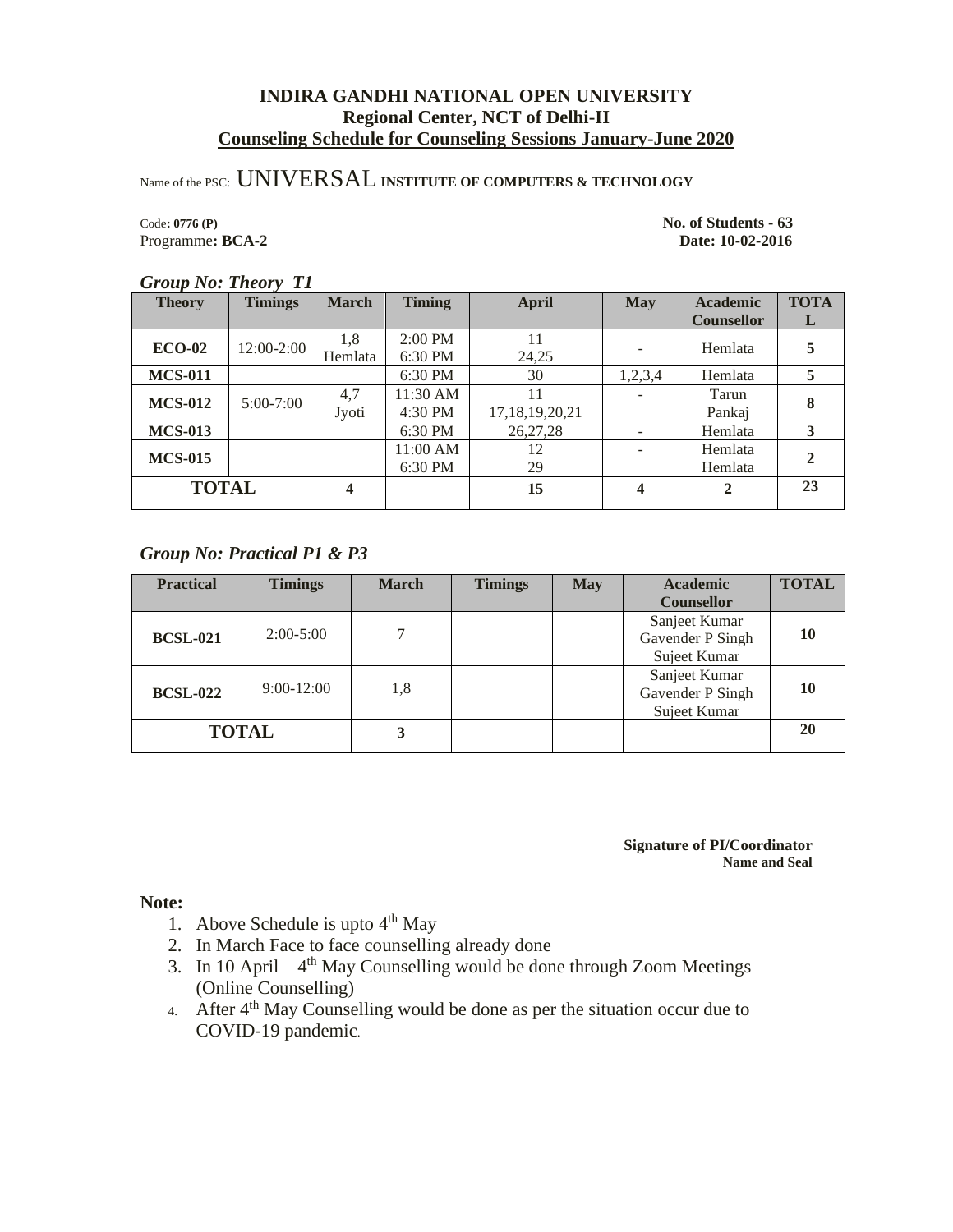Name of the PSC: UNIVERSAL **INSTITUTE OF COMPUTERS & TECHNOLOGY**

Code**: 0776 (P) No. of Students - 23** Programme**: BCA-4 Date: 16-04-2020**

### *Group No: Theory T1*

| <b>Theory</b>  | <b>Timings</b> | <b>March</b> | <b>Timings</b> | <b>April</b>       | <b>May</b> | <b>Academic</b><br><b>Counsellor</b> | <b>TOTAL</b> |
|----------------|----------------|--------------|----------------|--------------------|------------|--------------------------------------|--------------|
| <b>BCS-040</b> |                |              | 12:30 PM       | 27, 28, 29, 30     | 1          | Sanjeet                              | 5            |
|                |                |              | $3:00$ PM      | 11                 |            | Pankaj                               | 5            |
| <b>MCS-024</b> |                |              | 4:30 PM        |                    | 2,3,4,5    | Pankaj                               |              |
|                | $5:00-$        | 7,13         | 1:30 PM        | 17, 18, 19, 20, 21 |            | Jyoti                                | 12           |
| <b>BCS-041</b> | 7:00           | (Tarun)      |                | 22, 23, 24, 25, 26 |            |                                      |              |
|                | $12:00-$       | 1,8          | 12:30 PM       | 23, 24, 25, 26     |            | Sanjeet                              | 6            |
| <b>BCS-042</b> | 2:00           | (Tarun)      |                |                    |            |                                      |              |
| <b>TOTAL</b>   |                | 4            |                | 19                 | 5          |                                      | 28           |

### *Group No: Practical P1*

| <b>Practical</b> | <b>Timings</b> | <b>March</b>   |  | <b>TOTAL</b> |
|------------------|----------------|----------------|--|--------------|
|                  | $2:00-5:00$    | 7 (Jyoti)      |  | 20           |
| <b>MCSL-016</b>  | $9:00-12:00$   | $1,8$ (Jyoti)  |  |              |
| <b>BCSL-043</b>  | $3:00 - 6:00$  | $1,8$ (Alok)   |  | 10           |
| <b>BCSL-044</b>  | $2:00-5:00$    | 6,13 (Sanjeet) |  | 10           |
| <b>BCSL-045</b>  | $2:00-5:00$    | $5,12$ (Jyoti) |  | 10           |
| <b>TOTAL</b>     |                | 9              |  | 50           |

**Signature of PI/Coordinator Name and Seal**

- 1. Above Schedule is upto  $4<sup>th</sup>$  May
- 2. In March Face to face counselling already done
- 3. In 10 April  $-4$ <sup>th</sup> May Counselling would be done through Zoom Meetings (Online Counselling)
- 4. After 4<sup>th</sup> May Counselling would be done as per the situation occur due to COVID-19 pandemic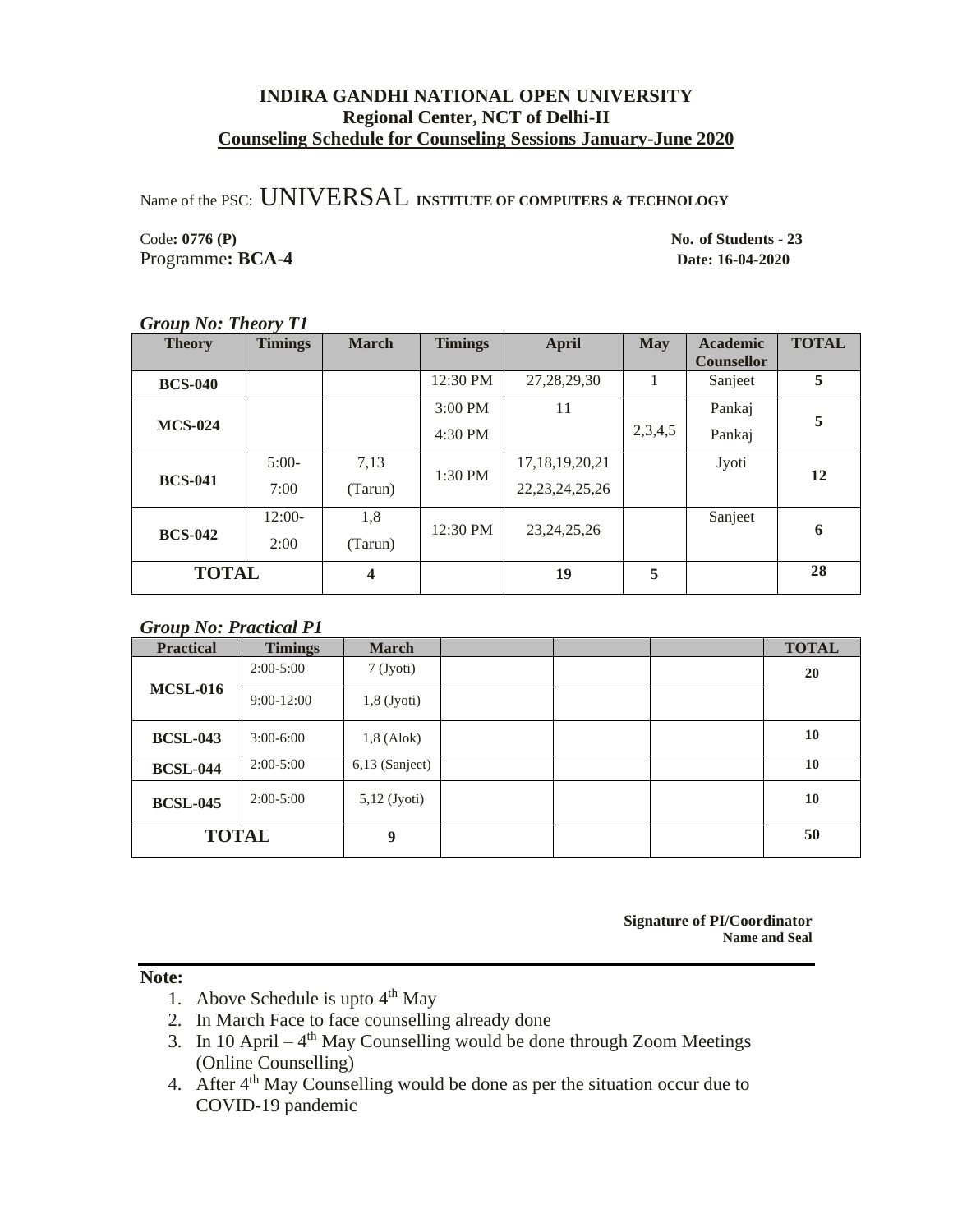Name of the PSC: UNIVERSAL**INSTITUTE OF COMPUTERS & TECHNOLOGY**

Programme: **BCA-6** Date: 16-4-2020

Code**: 0776 (P) No. of Students - 42**

| <b>Theory</b>  | <b>Timings</b> | <b>March</b>        | <b>Timings</b> | <b>April</b>       | <b>Academic</b><br><b>Counsellor</b> | <b>TOTAL</b> |
|----------------|----------------|---------------------|----------------|--------------------|--------------------------------------|--------------|
| $MCS-22$       | $9:00 - 11:00$ | 1,8                 | 12:00 PM       | 12                 | Pankaj                               | 8            |
|                |                | Sanjeet Kumar       | 4:30 PM        | 22, 23, 24, 25, 26 | Kumar                                |              |
| <b>BCS-062</b> | $5:00-7:00$    | 4,7<br>Suject Singh | 1:30 PM        | 27, 28, 29, 30     | Jyoti                                | -6           |
| <b>Total</b>   |                |                     |                | 4                  | 3                                    | 14           |

### *Group No: Theory T1*

# *Group No: Practical P1 & P2*

| <b>Practical</b> | <b>Timings</b> | <b>March</b> | Academic          |  | <b>TOTAL</b> |
|------------------|----------------|--------------|-------------------|--|--------------|
|                  |                |              | <b>Counsellor</b> |  |              |
| <b>BCSL-063</b>  | 12:00-3:00     | 1,8          | Sanjeev Kr.       |  | 10           |
|                  |                |              | Sujeet Kr.        |  |              |
| <b>BCSL-064</b>  | $3:00-6:00$    | 1,8          | Sanjeev Kr.       |  |              |
|                  |                |              | Sujeet Kr.        |  | 10           |
|                  |                |              |                   |  |              |
|                  | <b>Total</b>   |              |                   |  | 20           |

**Signature of PI/Coordinator Name and Seal**

- 1. Above Schedule is upto  $4<sup>th</sup>$  May
- 2. In March Face to face counselling already done
- 3. In 10 April  $-4$ <sup>th</sup> May Counselling would be done through Zoom Meetings (Online Counselling)
- 4. After 4<sup>th</sup> May Counselling would be done as per the situation occur due to COVID-19 pandemic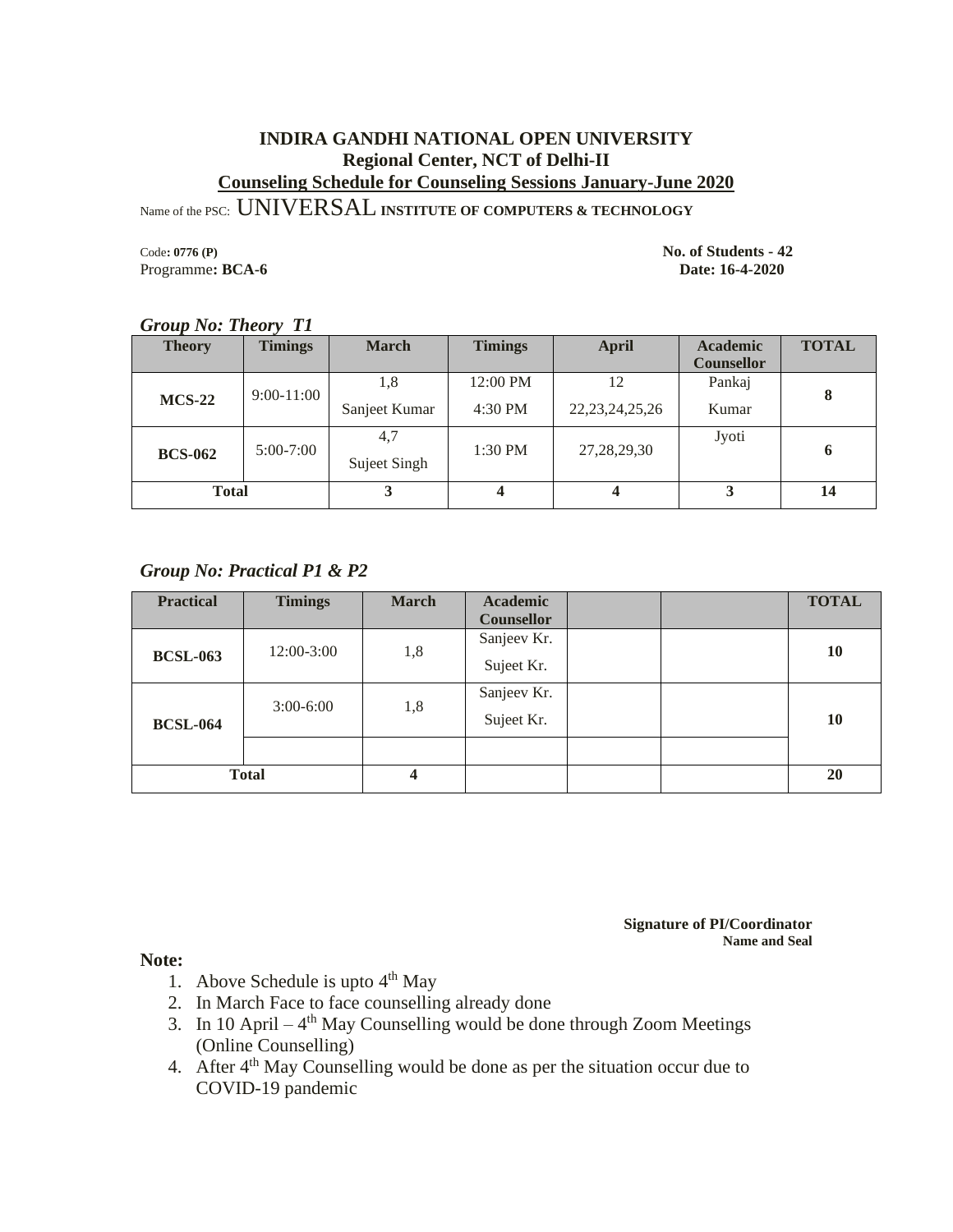### **Name of the PSC: UNIVERSAL INSTITUTE OF COMPUTERS & TECHNOLOGY**

Code: 0776 (P) No. of Students - **14** Programme**: MCA-1 Date: 16-4-2020**

### *Group No: Theory T1*

| <b>THEORY</b>  | <b>Timings</b>      | <b>April</b>             |   |   | <b>Academic</b><br><b>Counsellor</b> | <b>TOTAL</b> |
|----------------|---------------------|--------------------------|---|---|--------------------------------------|--------------|
| <b>MCS-011</b> | 8:30 PM             | 17, 18, 19, 20, 21       |   |   | Pankaj                               | 5            |
| <b>MCS-012</b> | 11:30 AM<br>4:30 PM | 11<br>17, 18, 19, 20, 21 |   |   | Tarun<br>Pankaj                      | 8            |
| <b>MCS-013</b> | 8:30 PM             | 26,27,28                 |   |   | Hemlata                              | 3            |
| <b>MCS-014</b> | 8:30 PM             | 25, 26, 27, 28, 29       |   |   |                                      | 5            |
| <b>MCS-015</b> | 11:00 AM<br>6:30 PM | 12<br>29                 |   |   | Hemlata                              | $\mathbf{2}$ |
|                | <b>TOTAL</b>        | 6                        | 8 | 6 | 3                                    | 23           |

### *Group No: Practical P1*

| <b>Practical</b> | <b>Timings</b> |  |  | <b>Total</b> |
|------------------|----------------|--|--|--------------|
| $MCS-011*$       |                |  |  | ി            |
| $MCS-012*$       |                |  |  | ↑            |
| <b>MCSL-016</b>  |                |  |  | 20           |
|                  |                |  |  |              |
| <b>MCSL-017</b>  |                |  |  | 20           |
|                  |                |  |  |              |
| <b>TOTAL</b>     |                |  |  | 44           |

**\*Assignment Implementation Classes**

**Signature of PI/Coordinator Name and Seal**

- 1. Above Schedule is upto  $4<sup>th</sup>$  May
- 2. In March Face to face counselling already done
- 3. In 10 April  $-4$ <sup>th</sup> May Counselling would be done through Zoom Meetings (Online Counselling)
- 4. After 4<sup>th</sup> May Counselling would be done as per the situation occur due to COVID-19 pandemic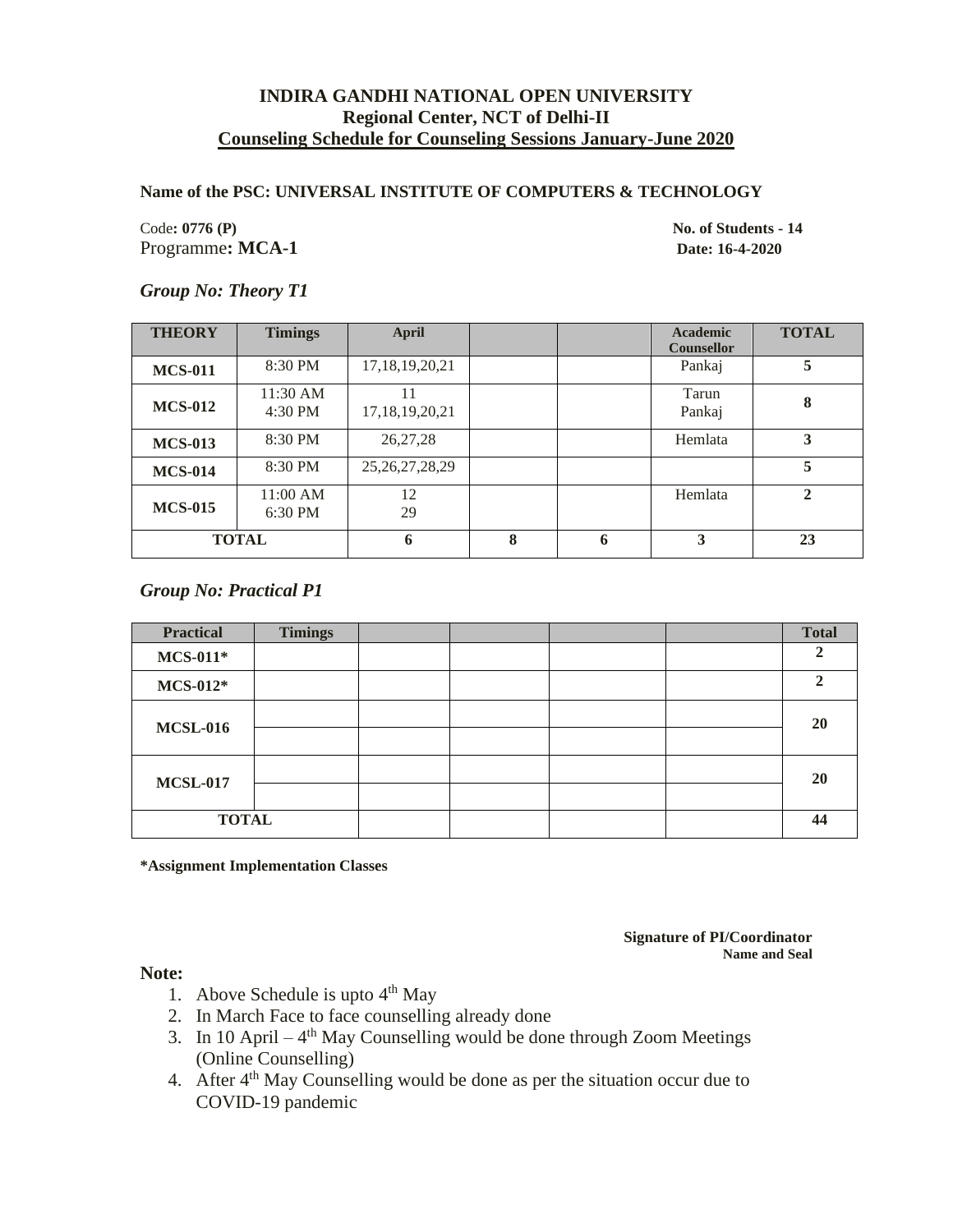# Name of the PSC: UNIVERSAL**INSTITUTE OF COMPUTERS & TECHNOLOGY**

### Code**: 0776 (P) No. of Students - 17** Programme**: MCA-2 Date: 16-04-2020**

### *Group No: Theory T-1*

| <b>Theory</b>  | <b>Timings</b> | <b>March</b> | <b>Timings</b> | <b>April</b>           | <b>May</b> | <b>Academic</b>   | <b>TOTAL</b> |
|----------------|----------------|--------------|----------------|------------------------|------------|-------------------|--------------|
|                |                |              |                |                        |            | <b>Counsellor</b> |              |
| <b>MCS-021</b> | $2:00-4:00$    | 4,7          | 12:30 PM       | 17, 18, 19, 20, 21, 22 |            | Jyoti             | 8            |
|                | 12:00-2:00     | 1,8          | 12:00 PM       | 12                     |            | Pankaj Kr.        | 8            |
| <b>MCS-022</b> |                | (Alok)       | 4:30 PM        | 22, 23, 24, 25, 26     |            |                   |              |
| <b>MCS-023</b> |                |              | 4:30 PM        | 27, 28, 29, 30         |            | Pankaj Kr.        | 5            |
|                |                |              | $3:00$ PM      | 11                     |            | Pankaj Kr.        | 5            |
| <b>MCS-024</b> |                |              | 4:30 PM        |                        | 2,3,4,5    |                   |              |
|                | <b>Total</b>   | 4            |                | 17                     | 5          |                   | 26           |

# *Group No: Practical P1*

| <b>Practical</b> | <b>Timings</b> | <b>March</b>   |  | <b>TOTAL</b>   |
|------------------|----------------|----------------|--|----------------|
|                  | $4:00 - 7:00$  | 7 (Sanjeev)    |  |                |
| <b>MCSL-025</b>  | $9:00-12:00$   | 8 (Gavendra)   |  | 40             |
|                  | $2:00-5:00$    | 13 (Gavendra)  |  |                |
| $MCS-022*$       | $3:00-6:00$    | 8 (Jyoti)      |  | 2              |
| $MCS-023*$       | $3:00-6:00$    | $3,4$ (Sujeet) |  | $\overline{2}$ |
| $MCS-024*$       | $12:00-3:00$   | $3,4$ (Jyoti)  |  | $\mathbf{2}$   |
|                  | <b>Total</b>   | 8              |  | 46             |

**\*Assignment Implementation Classes**

**Signature of PI/Coordinator Name and Seal**

- 1. Above Schedule is upto  $5<sup>th</sup>$  May
- 2. In March Face to face counselling already done
- 3. In 10 April  $-4$ <sup>th</sup> May Counselling would be done through Zoom Meetings (Online Counselling)
- 4. After 4<sup>th</sup> May Counselling would be done as per the situation occur due to COVID-19 pandemic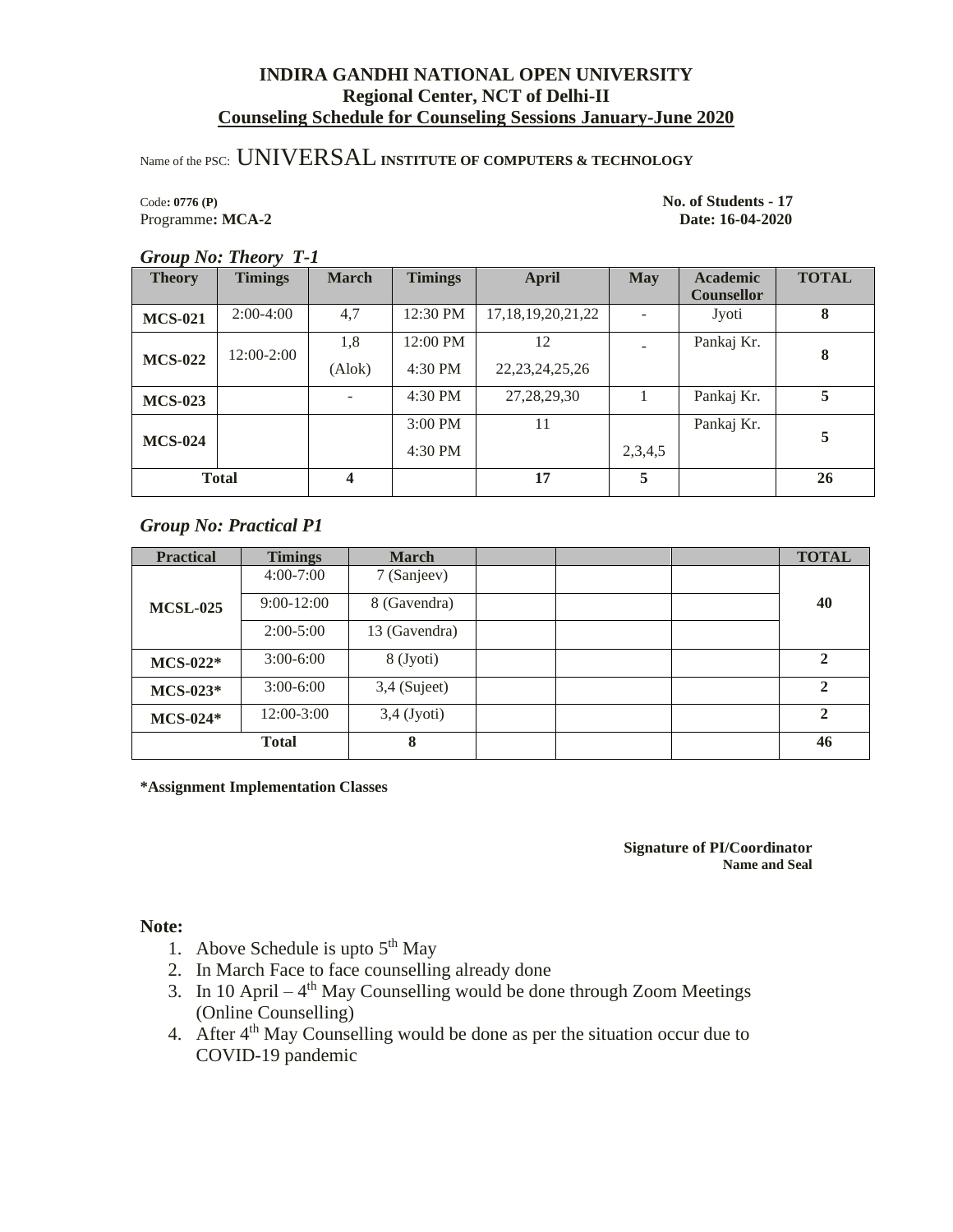Name of the PSC: UNIVERSAL**INSTITUTE OF COMPUTERS & TECHNOLOGY**

Code**: 0776 (P) No. of Students - 08** Programme**: MCA-3 Date: 10-02-2016**

# **Intensive Counselling**

*Group No: Theory T1*

| <b>Theory</b>  | <b>Timings</b> | <b>April</b> | <b>May</b> | <b>Academic</b><br><b>Counsellor</b> | <b>TOTAL</b> |
|----------------|----------------|--------------|------------|--------------------------------------|--------------|
| <b>MCS-031</b> | 3:30PM         |              | 1,2,3      | Hemlata                              | 3            |
| <b>MCS-032</b> | 6:30 PM        | 17,18        |            | Hemlata                              | $\mathbf{2}$ |
| <b>MCS-033</b> | $7:30$ PM      | 17           |            | Tarun                                |              |
| <b>MCS-034</b> | 6:30 PM        | 19,20        |            | Hemlata                              | $\mathbf{2}$ |
| <b>MCS-035</b> | $6:30$ PM      | 21, 22, 23   |            | Hemlata                              | 3            |
|                | <b>Total</b>   | 8            | 3          |                                      | 11           |

# *Group No: Practical P1*

| <b>Practical</b> | <b>Timings</b> | <b>March</b> | <b>May</b> | <b>Academic</b><br><b>Counsellor</b> | <b>TOTAL</b> |
|------------------|----------------|--------------|------------|--------------------------------------|--------------|
| <b>MCSL-036</b>  |                |              |            |                                      | 12           |
|                  |                |              |            |                                      |              |
| $MCS-032*$       | $9:00-12:00$   | (Gavendra)   |            |                                      |              |
|                  | <b>Total</b>   |              |            |                                      | 13           |

**\*Assignment Implementation Classes**

**Signature of PI/Coordinator Name and Seal**

- 1. Above Schedule is upto  $4<sup>th</sup>$  May
- 2. In March Face to face counselling already done
- 3. In 10 April  $-4$ <sup>th</sup> May Counselling would be done through Zoom Meetings (Online Counselling)
- 4. After 4<sup>th</sup> May Counselling would be done as per the situation occur due to COVID-19 pandemic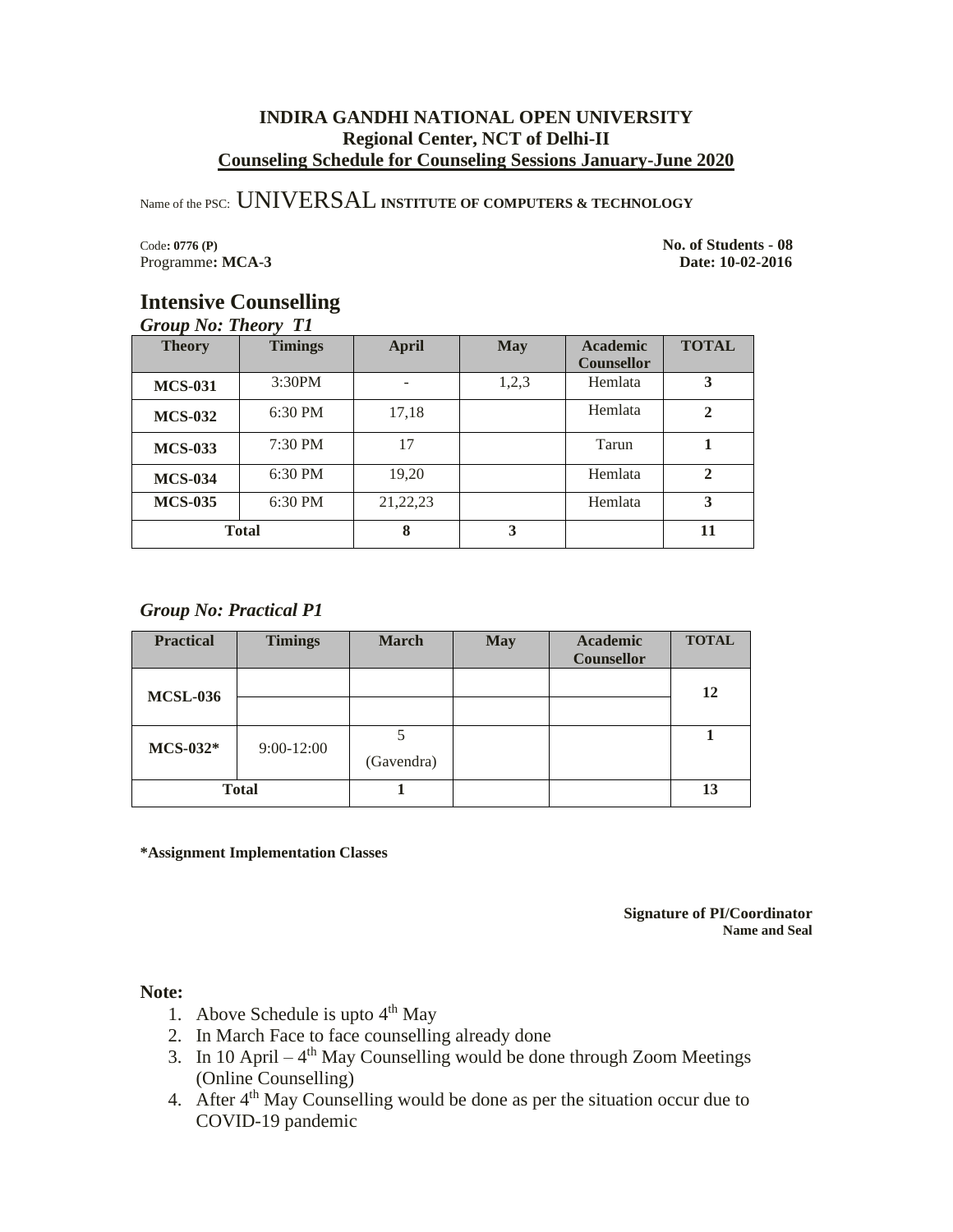### **Name of the PSC: UNIVERSAL INSTITUTE OF COMPUTERS & TECHNOLOGY**

Code: 0776 (P) No. of Students -23 Programme**: MCA-4 Date: 16-04-2020**

### *Group No: Theory T1*

| <b>THEORY</b>  | <b>Timings</b> | <b>March</b> | <b>Timings</b> | April                  | <b>May</b> | <b>Academic</b>   | <b>TOTAL</b> |
|----------------|----------------|--------------|----------------|------------------------|------------|-------------------|--------------|
|                |                |              |                |                        |            | <b>Counsellor</b> |              |
|                |                |              | $1:00$ PM      | 12                     |            | Tarun             | 8            |
| <b>MCS-041</b> | $2:00-4:00$    | 5,7 (Pankaj) |                |                        |            |                   |              |
|                |                |              | 7:30 PM        | 18, 19, 20, 21, 22     |            |                   |              |
| <b>MCS-042</b> | $9:00-11:00$   | 1,8 (Pankaj) | 7:30 PM        | 23, 24, 25, 26, 27, 28 |            | Tarun             |              |
| <b>MCS-043</b> | $12:00-2:00$   | $5,7$ (Alok) |                | 29,30                  | 1,2,3,4    | Tarun             | 8            |
| <b>TOTAL</b>   |                | 6            |                | 14                     | 4          |                   | 24           |

*Group No: Practical P1*

| <b>Practical</b> | <b>Timings</b> | <b>March</b> | <b>Timings</b> | <b>May</b> | <b>Total</b>   |
|------------------|----------------|--------------|----------------|------------|----------------|
|                  | $9:00 - 12:00$ | 3,4          |                |            | $\overline{2}$ |
| $MCS-042*$       |                | Jyoti        |                |            |                |
| $MCS-043*$       | $9:00-12:00$   | 10,11        |                |            | $\mathbf{2}$   |
|                  |                | Jyoti        |                |            |                |
|                  | $2:00-5:00$    | 6,13         |                |            | 10             |
| <b>MCS-044</b>   |                | Jyoti        |                |            |                |
|                  | $4:00 - 7:00$  | 7            |                |            |                |
| <b>MCSL-045</b>  |                | Alok         |                |            | <b>20</b>      |
|                  | 12:00-3:00     | 1,8          |                |            |                |
|                  |                | Sanjeet      |                |            |                |
| <b>TOTAL</b>     |                | 9            |                |            | 34             |

**\* Assignment Implementation Classes**

**Signature of PI/Coordinator Name and Seal**

- 1. Above Schedule is upto  $4<sup>th</sup>$  May
- 2. In March Face to face counselling already done
- 3. In 10 April  $-4$ <sup>th</sup> May Counselling would be done through Zoom Meetings (Online Counselling)
- 4. After 4<sup>th</sup> May Counselling would be done as per the situation occur due to COVID-19 pandemic